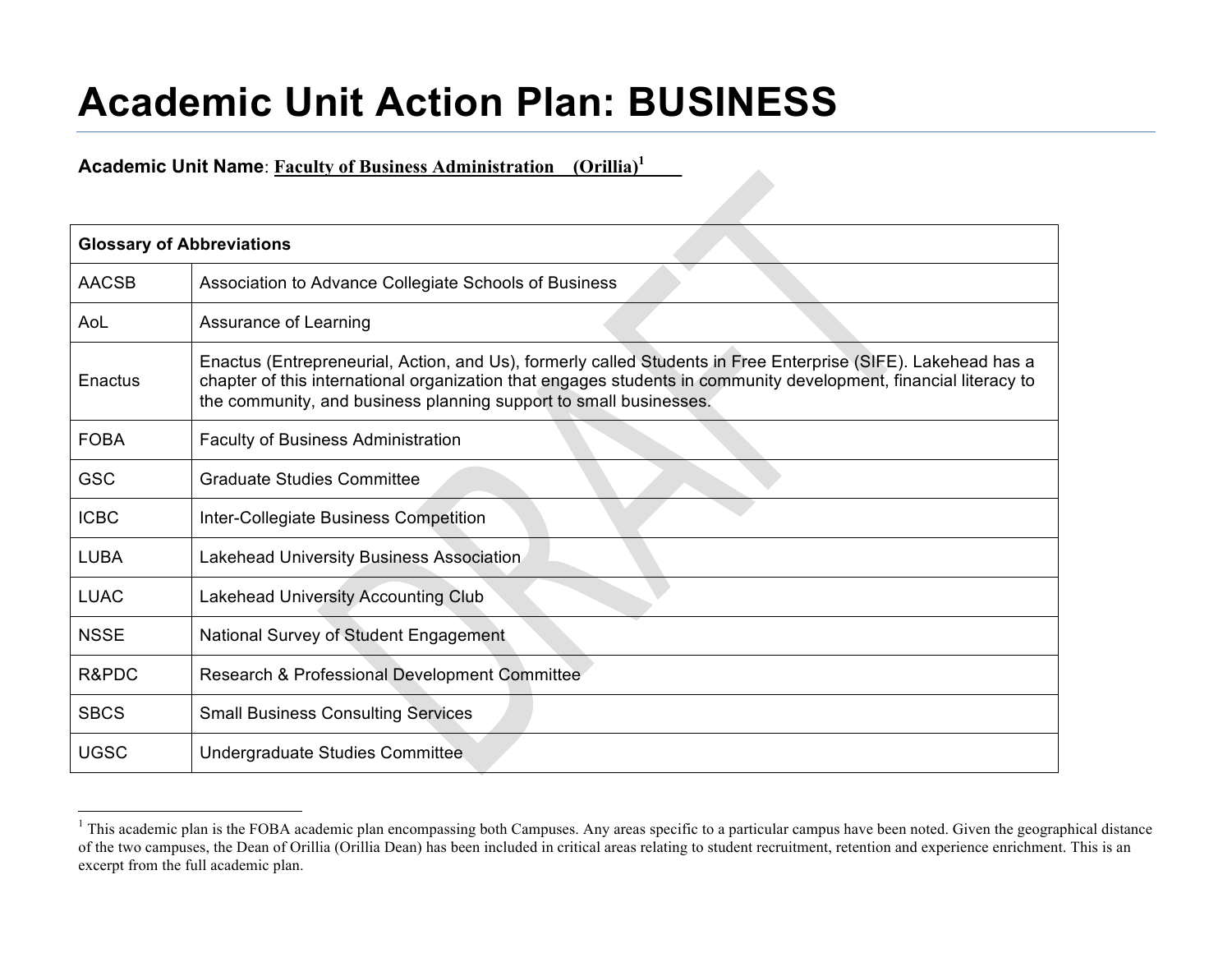| <b>LU Academic Plan</b><br><b>Priorities</b>                                                                 | <b>Academic Unit Goals</b>                                                                                                              | <b>Actions</b><br><b>Designed to address Academic</b><br><b>Unit Goals</b>                                                                                                      | <b>Accountability</b>                                                                                           | <b>Timeline</b>                                                                                       |
|--------------------------------------------------------------------------------------------------------------|-----------------------------------------------------------------------------------------------------------------------------------------|---------------------------------------------------------------------------------------------------------------------------------------------------------------------------------|-----------------------------------------------------------------------------------------------------------------|-------------------------------------------------------------------------------------------------------|
| 1. Achieve Excellence in<br>Teaching<br><b>High Quality</b><br>Undergraduate and<br><b>Graduate Programs</b> | Encourage innovation in<br>teaching and curriculum<br>development of<br>undergraduate and<br>graduate programs.<br>Promote rigorous     | Achieving FOBA's AACSB<br>Accreditation                                                                                                                                         | FOBA Dean<br><b>FOBA Assistant Dean</b><br><b>Executive Committee</b><br><b>AoL Committee</b><br>Program Chairs | November 2014<br>(please refer to<br>schedule in<br>Appendix G of the<br>full FOBA<br>academic plan). |
|                                                                                                              | teaching that ensures<br>students are attaining the<br>highest possible<br>academic standard.                                           | The development of Assurance of<br>Learning system.                                                                                                                             | AoL Committee in<br>cooperation with the<br>UGSC, GSC, and<br>R&PDC.                                            | <b>Start September</b><br>2012 - indicators<br>tracked twice in 5<br>year period.                     |
|                                                                                                              | Ensure that students in<br>the Faculty of Business<br>have access to the<br>resources and facilities<br>they need for their<br>studies. | Oversee regular evaluation of the<br>programs with a view to encourage<br>improvement, innovative activities,<br>and build strength in core discipline<br>areas.                | AoL Committee in<br>cooperation with the<br>UGSC, GSC, and<br>R&PDC.                                            | Ongoing $^2$                                                                                          |
|                                                                                                              |                                                                                                                                         | Invest in pedagogy, curriculum,<br>and professional development<br>activities within FOBA in<br>conjunction with the Instructional<br>Development Centre and R&PD<br>Committee. | FOBA Dean<br><b>FOBA Assistant Dean</b><br>Orillia Dean<br>R&PDC<br><b>Discipline Groups</b>                    | Ongoing                                                                                               |
|                                                                                                              |                                                                                                                                         | Conduct exit interviews and use<br>data to address program or<br>curriculum issues.                                                                                             | <b>UGSC</b><br><b>GSC</b>                                                                                       | Annually                                                                                              |
|                                                                                                              |                                                                                                                                         | Implement changes to the<br><b>HBComm at the Orillia Campus to</b><br>make it more attractive to<br>applicants and allow for niche<br>majors.                                   | <b>UGSC</b><br>Orillia Chair                                                                                    | September 2013                                                                                        |
|                                                                                                              |                                                                                                                                         | FOBA to introduce two majors at<br>the Orillia Campus with one being<br>in Public and Health                                                                                    | <b>UGSC</b><br>Orillia Chair                                                                                    | September 2015                                                                                        |

 $\frac{1}{2}$  $2$  Ongoing items will have an annual progress review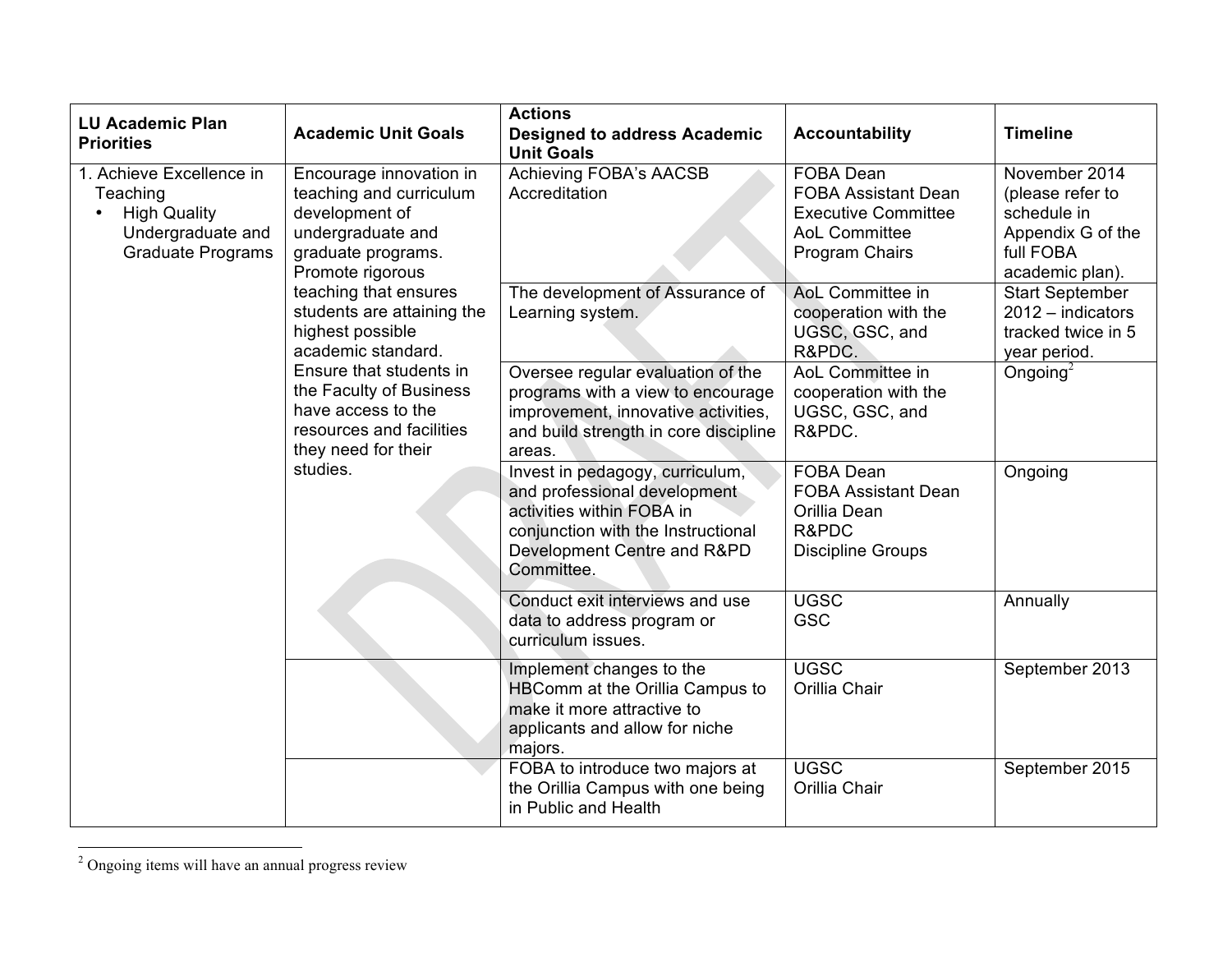| <b>LU Academic Plan</b><br><b>Priorities</b> | <b>Academic Unit Goals</b> | <b>Actions</b><br><b>Designed to address Academic</b><br><b>Unit Goals</b> | <b>Accountability</b> | <b>Timeline</b> |
|----------------------------------------------|----------------------------|----------------------------------------------------------------------------|-----------------------|-----------------|
|                                              |                            | Administration.                                                            |                       |                 |
|                                              |                            |                                                                            |                       |                 |
|                                              |                            |                                                                            |                       |                 |

| <b>LU Academic Plan</b><br><b>Priorities</b>                                                                           | <b>Academic Unit Goals</b>                                 | <b>Actions</b><br><b>Designed to address Academic</b><br><b>Unit Goals</b>                                                                   | <b>Accountability</b>                                                                    | <b>Timeline</b>  |
|------------------------------------------------------------------------------------------------------------------------|------------------------------------------------------------|----------------------------------------------------------------------------------------------------------------------------------------------|------------------------------------------------------------------------------------------|------------------|
| Achieve Excellence in<br>Teaching<br><b>High Quality</b><br>Undergraduate and<br>Graduate Programs<br><b>Continued</b> | To develop new programs<br>that respond to unmet<br>needs. | Develop a PhD program in<br><b>Financial Economics in</b><br>collaboration with the Department<br>of Economics at the Thunder Bay<br>campus. | <b>FOBA Dean</b><br>GSC<br><b>Finance Discipline Group</b>                               | September 2016   |
|                                                                                                                        |                                                            | Develop a Master of Science in<br>Accounting at the Thunder Bay<br>campus.                                                                   | FOBA Dean<br><b>GSC</b><br><b>Accounting Discipline</b><br>Group                         | September 2015   |
|                                                                                                                        |                                                            | Explore the potential to develop a<br>College Transfer Program for<br>students with a two-year college<br>diploma in Business.               | FOBA Dean<br><b>FOBA Assistant Dean</b><br>Orillia Dean<br>Program Chairs<br><b>UGSC</b> | September 2014   |
|                                                                                                                        |                                                            | Investigate the feasibility of<br>developing an undergraduate<br>program in Mining Management at<br>the Thunder Bay campus.                  | <b>FOBA Dean</b><br>Program Chairs<br><b>UGSC</b>                                        | September 2014   |
|                                                                                                                        |                                                            | Develop promotional materials for<br>the General Management (Pre-<br>Law and Legal Studies) at the<br>Thunder Bay campus.                    | FOBA Dean                                                                                | <b>June 2013</b> |
|                                                                                                                        |                                                            | Develop certificate program in<br>personal finance at the Thunder<br>Bay campus.                                                             | FOBA Dean<br><b>Finance Discipline Group</b>                                             | <b>June 2014</b> |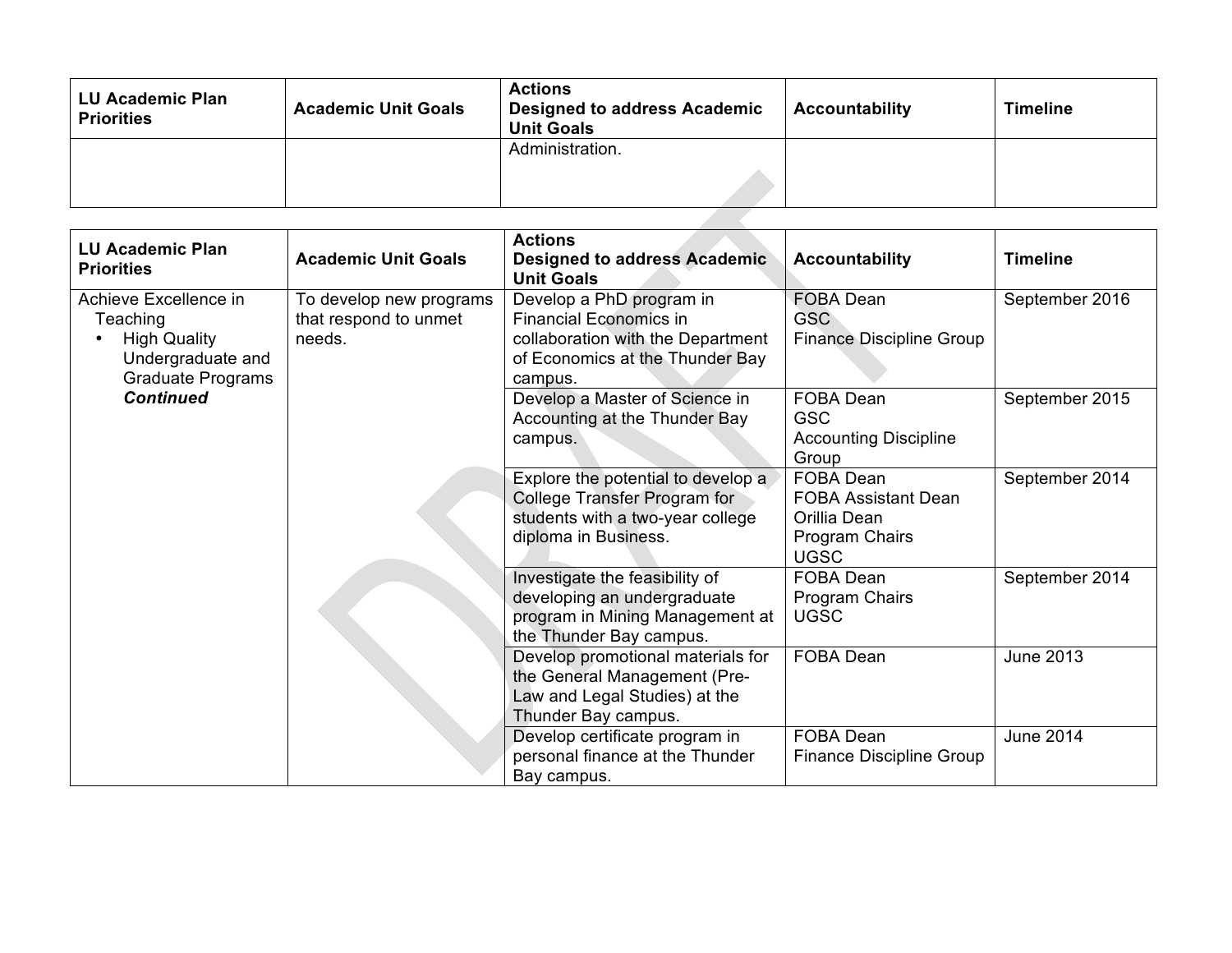| <b>LU Academic Plan</b><br><b>Priorities</b>                                                       | <b>Academic Unit Goals</b>                                                                | <b>Actions</b><br><b>Designed to address Academic</b><br><b>Unit Goals</b>                                                                                                    | <b>Accountability</b>                                                               | <b>Timeline</b>  |
|----------------------------------------------------------------------------------------------------|-------------------------------------------------------------------------------------------|-------------------------------------------------------------------------------------------------------------------------------------------------------------------------------|-------------------------------------------------------------------------------------|------------------|
| 1. Achieve Excellence in<br>Teaching<br>Engaged &<br>$\bullet$<br>Successful<br>Students, Faculty, | To improve Faculty NSSE<br>results in comparison to<br>benchmarks.                        | Compare FOBA results with<br>benchmark results and identify<br>opportunities for improvement (e.g.<br>questions to include in exit interviews,<br>communication to students). | <b>UGSC</b>                                                                         | Bi-annually      |
| and Staff                                                                                          | Foster student<br>engagement within FOBA                                                  | Encourage the development of<br>student clubs within majors (e.g.<br>LUAC, Finance, and HR), and as<br>new majors are developed.                                              | <b>FOBA Dean</b><br>Orillia Dean<br><b>Discipline Coordinators</b><br>Orillia Chair | Ongoing          |
|                                                                                                    |                                                                                           | Continue to support LUBA &<br><b>BOSS</b> to foster student<br>involvement.                                                                                                   | <b>Faculty-Student Liaison</b><br>Orillia Chair                                     | Ongoing          |
|                                                                                                    |                                                                                           | Continue to include students as<br>members of Faculty Council,<br>UGSC, & GSC.                                                                                                | <b>FOBA Dean</b><br>Program Chairs<br><b>Graduate Studies</b><br>Coordinator        | Annually         |
|                                                                                                    |                                                                                           | To assign full-time Faculty<br>members to teach introductory<br>courses.                                                                                                      | FOBA Dean<br>Orillia Dean<br><b>Discipline Groups</b>                               | Annually         |
|                                                                                                    | Promote extra-curricular<br>activities that enhance<br>students' learning<br>experiences. | Encourage students to attend<br>guest speaker events, particularly<br>topics focused on management<br>practice.                                                               | <b>UGSC</b><br><b>GSC</b><br><b>R&amp;PD Committee</b>                              | Ongoing          |
|                                                                                                    |                                                                                           | Encourage students to continue to<br>participate in ICBC.                                                                                                                     | <b>ICBC Coordinator</b>                                                             | Annually         |
|                                                                                                    | Communicate with<br>students, faculty and the                                             | Faculty members should regularly<br>provide updates to FOBA website.                                                                                                          | <b>FOBA Dean's office</b><br><b>Faculty members</b>                                 | Ongoing          |
|                                                                                                    | public using website and<br>social media.                                                 | <b>Encourage Graduate Students to</b><br>join LinkedIn Group                                                                                                                  | <b>Graduate Studies</b><br>Coordinator                                              | Ongoing          |
|                                                                                                    |                                                                                           | Develop an Undergraduate<br>Student and Alumni group on<br>LinkedIn                                                                                                           | FOBA Dean<br><b>FOBA Assistant Dean</b>                                             | <b>June 2013</b> |
|                                                                                                    | Pursue additional<br>certification options for<br>Programs                                | Examine the need and potential<br>for additional certification in other<br>disciplines                                                                                        | <b>Discipline Coordinators</b><br><b>Executive Committee</b>                        | December 2015    |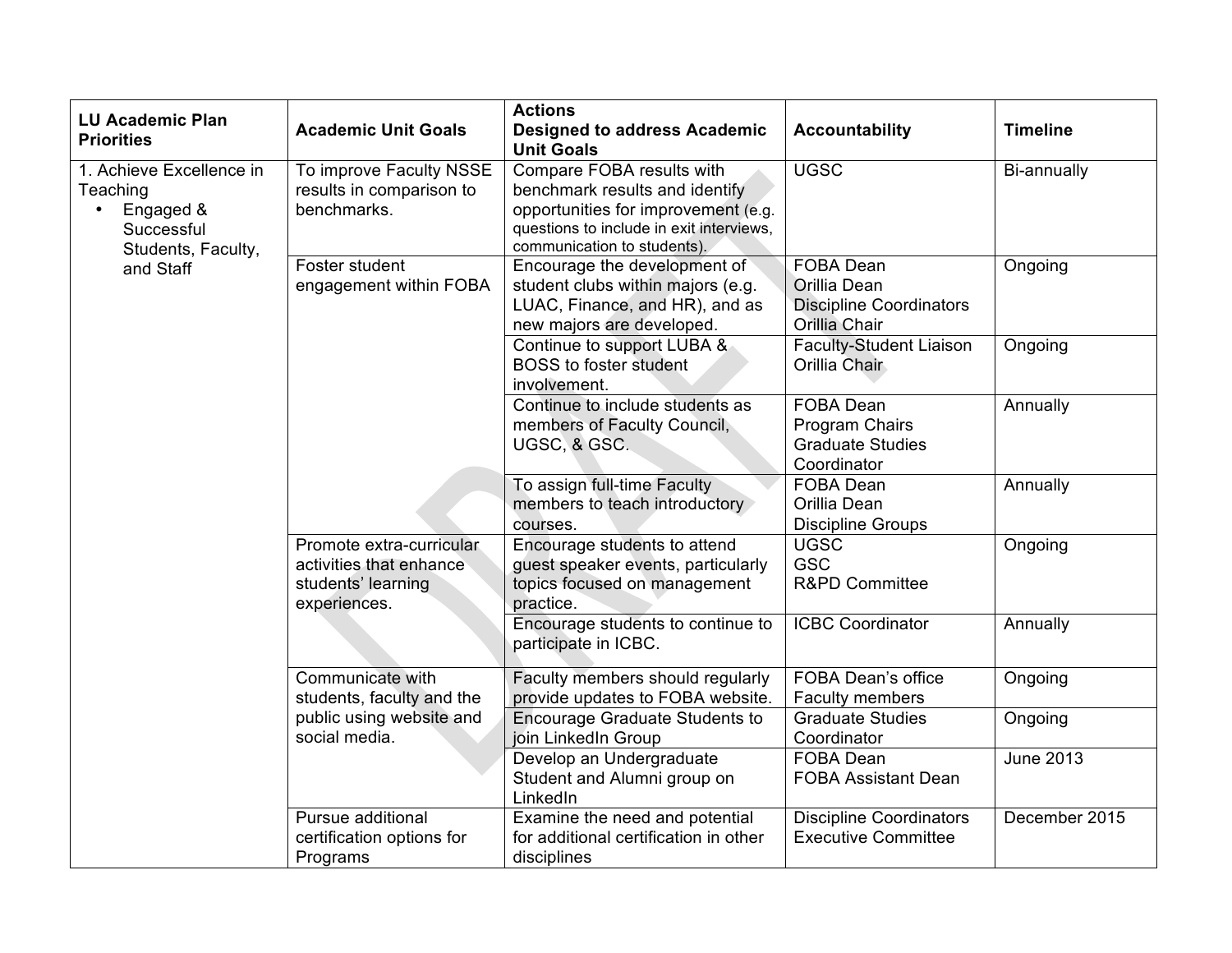| <b>LU Academic Plan</b><br><b>Priorities</b>                                   | <b>Academic Unit Goals</b>                                                                                                      | <b>Actions</b><br><b>Designed to address Academic</b><br><b>Unit Goals</b>                                                                                                            | <b>Accountability</b>                            | <b>Timeline</b>  |
|--------------------------------------------------------------------------------|---------------------------------------------------------------------------------------------------------------------------------|---------------------------------------------------------------------------------------------------------------------------------------------------------------------------------------|--------------------------------------------------|------------------|
| 1. Achieve Excellence in<br>Teaching                                           | Strengthen the Co-op<br>Program to strengthen the                                                                               | Undertake a review of the FOBA<br>Co-op Program                                                                                                                                       | <b>UGS Committee</b>                             | <b>June 2014</b> |
| Engaged &<br>Successful<br>Students, Faculty,<br>and Staff<br><b>Continued</b> | academic experience of<br>successful students. Co-<br>op is important to high<br>school students seeking<br>business education. | Work with Co-op Coordinator to<br>identify additional placement<br>opportunities for students.<br>Actively promote Co-op to<br>students and the business<br>community in Thunder Bay. | Program Chairs<br><b>Discipline Coordinators</b> | Ongoing          |
|                                                                                | To effectively support the<br>success of students in our<br>programs.                                                           | Develop mechanisms for ensuring<br>students are able to access<br>tutoring services.<br>To identify students requiring<br>tutoring and students who are able<br>to provide tutoring.  | Program Chairs                                   | Ongoing          |
|                                                                                |                                                                                                                                 | Provide additional orientation<br>sessions to first year classes in<br>order to reinforce important<br>program information.                                                           | Program Chairs<br><b>Faculty Members</b>         | Annually         |
|                                                                                |                                                                                                                                 | Identify courses that students can<br>take online to overcome<br>deficiencies and enable them to<br>progress normally through the<br>program.                                         | Program Chairs                                   | Ongoing          |
|                                                                                |                                                                                                                                 | Provide FOBA faculty academic<br>advising to students to facilitate<br>early identification of problems<br>and timely progression through the<br>program.                             | Program Chairs                                   | Ongoing          |
|                                                                                |                                                                                                                                 |                                                                                                                                                                                       |                                                  |                  |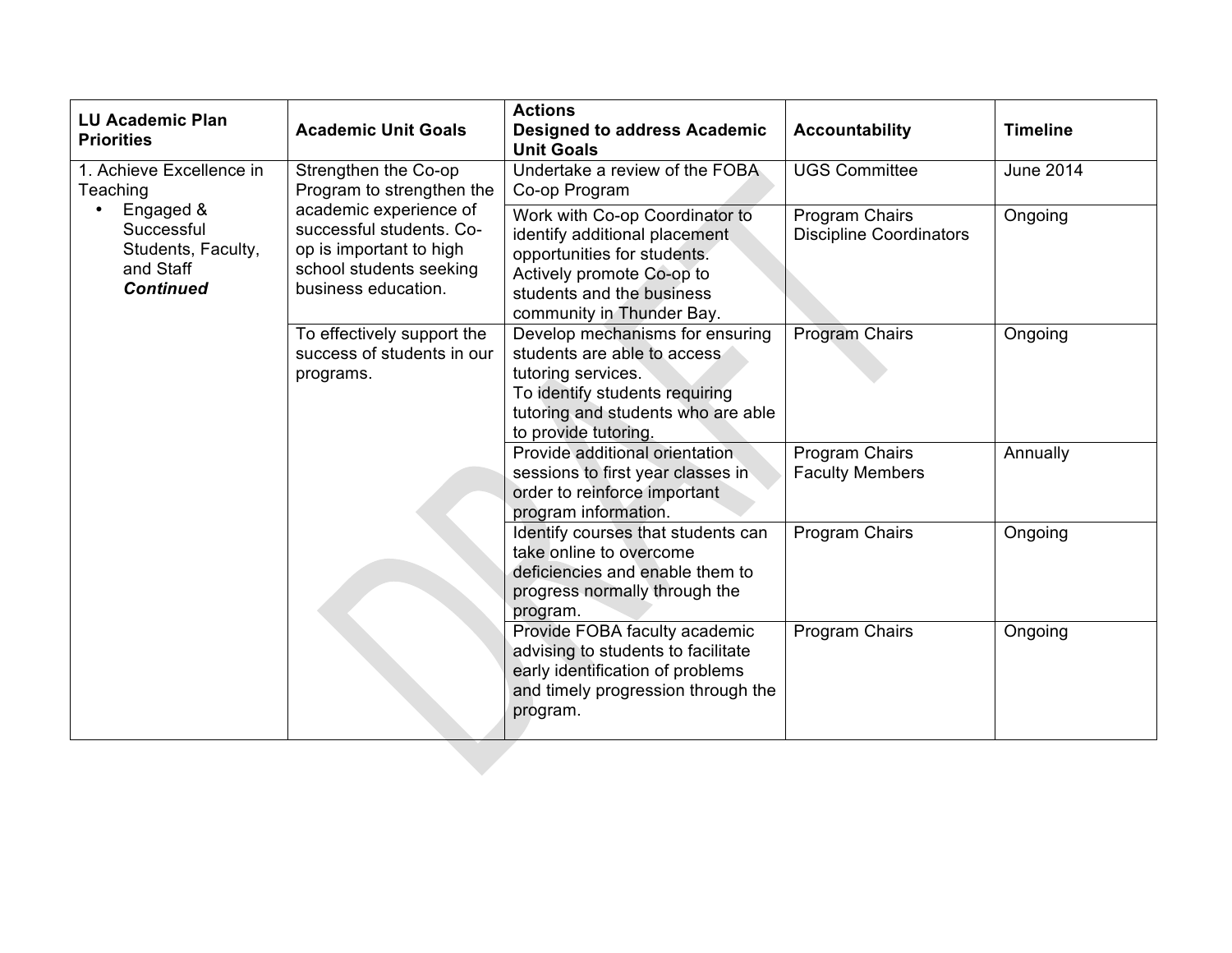| <b>LU Academic Plan</b><br><b>Priorities</b>                                | <b>Academic Unit Goals</b>                                                                             | <b>Actions</b><br><b>Designed to address Academic</b><br><b>Unit Goals</b>                                                  | <b>Accountability</b>                                                                          | <b>Timeline</b> |
|-----------------------------------------------------------------------------|--------------------------------------------------------------------------------------------------------|-----------------------------------------------------------------------------------------------------------------------------|------------------------------------------------------------------------------------------------|-----------------|
| 1. Achieve Excellence in<br>Teaching<br>Intense Research,<br>Scholarly, and | Foster a research culture.                                                                             | Provide teaching release or<br>conference support for excellence<br>in research output following FOBA<br>regulations.       | FOBA Dean                                                                                      | Annually        |
| <b>Creative Activity</b>                                                    |                                                                                                        | Invite scholars for research<br>presentations & workshops.                                                                  | <b>R&amp;PD Committee</b>                                                                      | Annually        |
|                                                                             |                                                                                                        | Encourage faculty members (and<br>graduate students) to present<br>research at academic conferences<br>with travel support. | FOBA Dean<br>Orillia Dean                                                                      | Annually        |
|                                                                             | Encourage faculty to seek<br>research funding from<br>SSHRC, NSERC, CIHR,<br>and other funding bodies. | Provide teaching release for major<br>grant holders as per FOBA policy.                                                     | <b>FOBA Dean</b>                                                                               | Annually        |
|                                                                             |                                                                                                        | Current or past grant holders to<br>mentor early career faculty<br>members                                                  | FOBA Dean<br><b>FOBA Assistant Dean</b><br><b>R&amp;PD Committee</b><br><b>Faculty members</b> | Ongoing         |
|                                                                             | To encourage research<br>and scholarly activity<br>relevant to issues in the<br>region.                | Continue to expand research and<br>scholarly activities related to<br>mining and northern development.                      | FOBA Dean<br><b>Faculty members</b>                                                            | Ongoing         |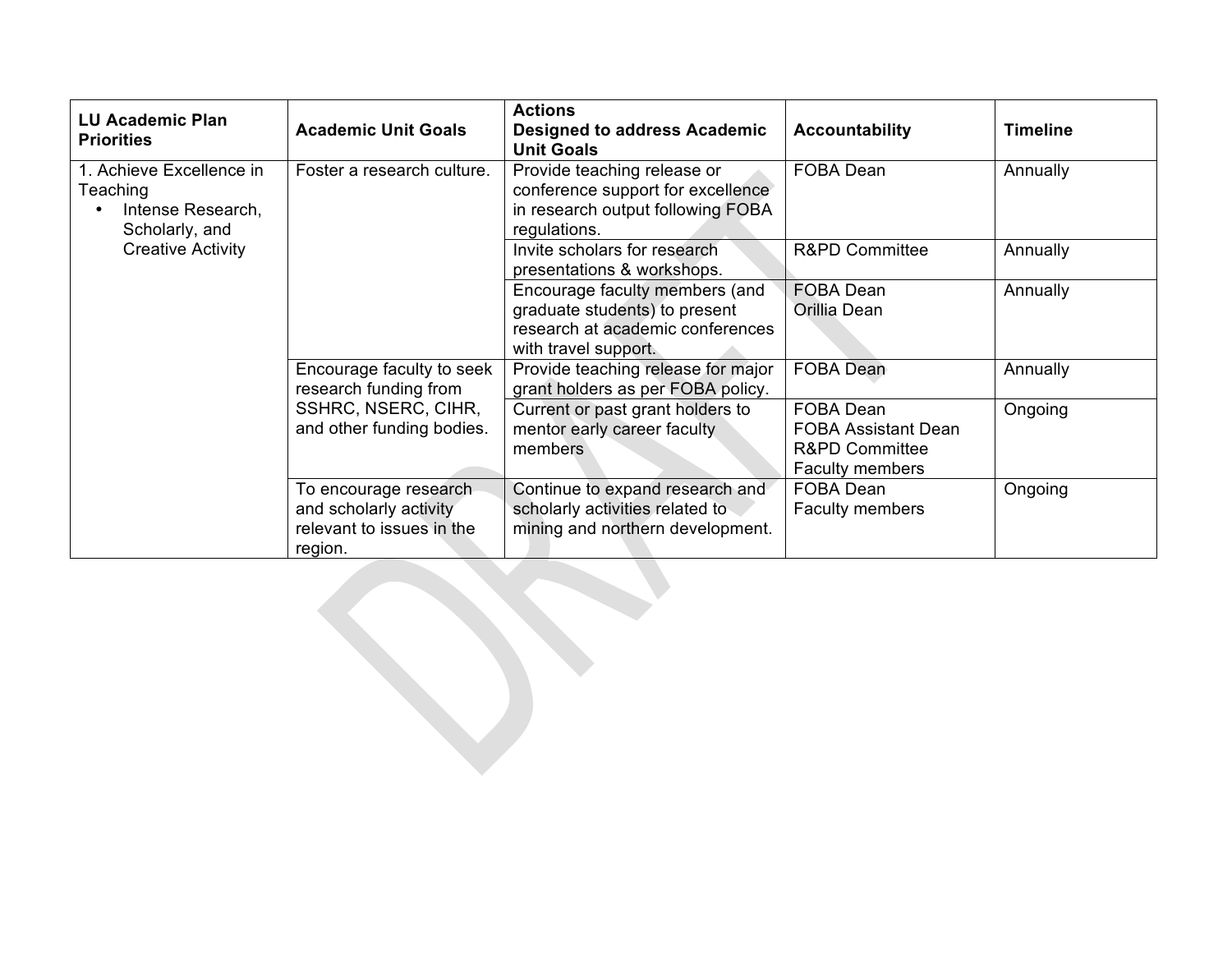| <b>LU Academic Plan</b><br><b>Priorities</b>       | <b>Academic Unit Goals</b>                                                                                                           | <b>Actions</b><br><b>Designed to address Academic</b><br><b>Unit Goals</b>                                                                                                                                                                                          | <b>Accountability</b>                                                          | <b>Timeline</b> |
|----------------------------------------------------|--------------------------------------------------------------------------------------------------------------------------------------|---------------------------------------------------------------------------------------------------------------------------------------------------------------------------------------------------------------------------------------------------------------------|--------------------------------------------------------------------------------|-----------------|
| 2. Extend Community<br>Engagement and<br>Outreach. | Seek consultation and<br>input from the<br>stakeholders in the<br>community regarding<br>FOBA programs.                              | Meet regularly with the FOBA<br>Dean's Advisory Board (comprised<br>of local business leaders and<br>alumni).                                                                                                                                                       | <b>FOBA Dean</b><br>Orillia Dean (through<br>Orillia Campus Advisory<br>Board) | Ongoing         |
|                                                    | Support local<br>organizations and<br>economic development.                                                                          | Encourage participation in<br>research and consulting services<br>that support economic<br>development and benefit local<br>organizations.<br>(e.g. Mining in the Northwest:<br>Opportunities and Challenges;<br><b>SBCS; Orillia Manufacturers</b><br>Association) | <b>Faculty Members</b><br><b>SBCS Coordinator</b>                              | Ongoing         |
|                                                    |                                                                                                                                      | Encourage participation on the<br>Boards of local businesses, not-<br>for-profit entities, professional<br>organizations, and economic<br>development organizations.                                                                                                | <b>Faculty Members</b>                                                         | Ongoing         |
|                                                    | Support the activities of<br>Enactus (formerly known<br>as Students in Free<br>Enterprise (SIFE)) (only in<br>Thunder Bay currently) | Encourage community<br>engagement through financial<br>literacy, community development,<br>and support to small businesses.                                                                                                                                         | <b>Enactus Coordinator</b>                                                     | Ongoing         |
|                                                    | Provide pro-bono services<br>to the community                                                                                        | Continue to Support LUAC's free<br>tax return program in the<br>community.                                                                                                                                                                                          | <b>LUAC Faculty Advisor</b>                                                    |                 |
|                                                    |                                                                                                                                      |                                                                                                                                                                                                                                                                     |                                                                                |                 |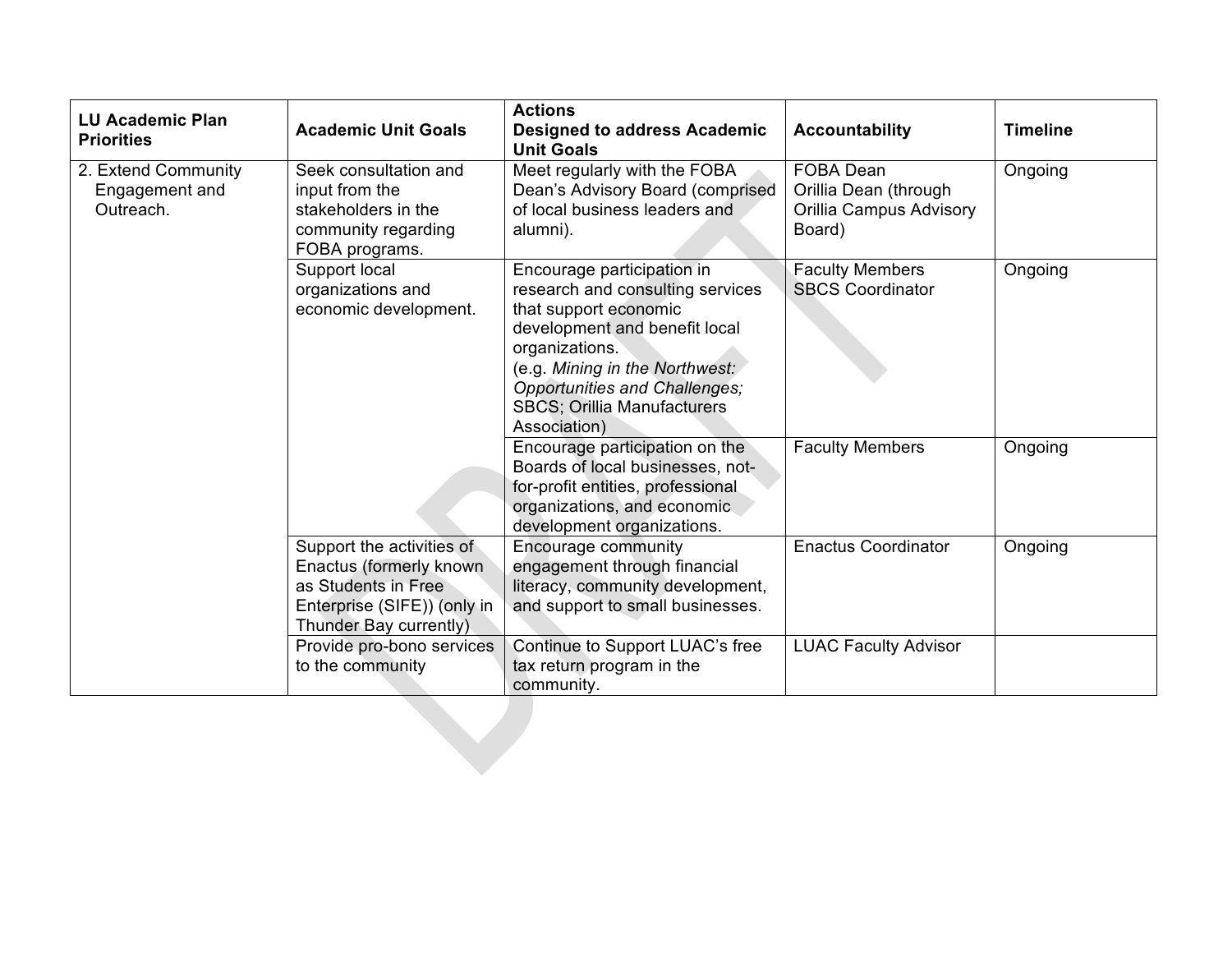| <b>LU Academic Plan</b><br><b>Priorities</b> | <b>Academic Unit Goals</b>                                    | <b>Actions</b><br><b>Designed to address Academic</b><br><b>Unit Goals</b>                                              | <b>Accountability</b>                                                      | <b>Timeline</b> |
|----------------------------------------------|---------------------------------------------------------------|-------------------------------------------------------------------------------------------------------------------------|----------------------------------------------------------------------------|-----------------|
| 3. Strengthen our<br>Commitment to Social    | Develop sensitivity<br>regarding social justice               | Develop and post a diversity<br>statement on the FOBA website.                                                          | FOBA Dean<br><b>FOBA Assistant Dean</b>                                    | April 2013      |
| Justice                                      | issues in FOBA                                                | Organize training opportunities for<br>Faculty members on responding to<br>social justice issues that arise in<br>FOBA. | FOBA Dean<br>Orillia Dean<br>R&PD                                          | Ongoing         |
|                                              |                                                               | Discuss social justice issues at<br>student orientation sessions.                                                       | <b>FOBA Dean</b><br>Assistant Dean<br>Orillia Dean                         | Annually        |
|                                              |                                                               | Work with Student Accessibility<br>Services to address barriers<br>related to student disability.                       | FOBA Dean<br>Orillia Dean<br>Program Chairs<br><b>Graduate Coordinator</b> | Ongoing         |
|                                              | Encourage the<br>development of social<br>justice curriculum. | <b>Review FOBA's AoL results</b><br>regarding ethical and cross-<br>cultural sensitivities with the<br>curriculum.      | AoL<br><b>UGSC</b><br><b>GSC</b>                                           | Ongoing         |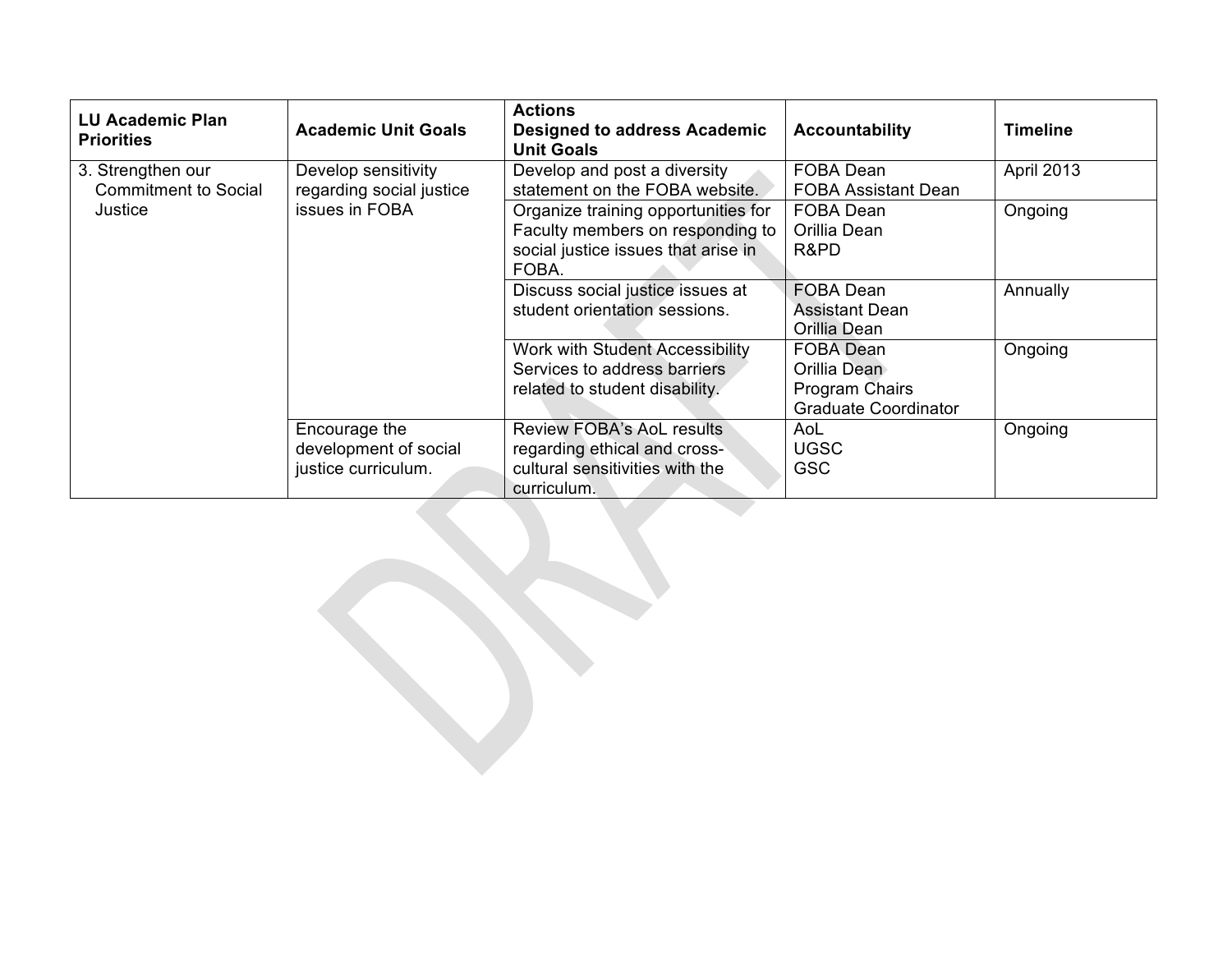| <b>LU Academic Plan</b><br><b>Priorities</b>                                             | <b>Academic Unit Goals</b>                                                                            | <b>Actions</b><br><b>Designed to address Academic</b><br><b>Unit Goals</b>                                                                                   | <b>Accountability</b>                                                                | <b>Timeline</b> |
|------------------------------------------------------------------------------------------|-------------------------------------------------------------------------------------------------------|--------------------------------------------------------------------------------------------------------------------------------------------------------------|--------------------------------------------------------------------------------------|-----------------|
| 4. Enhance our Support to<br>First Nations, Métis,<br>and Inuit (Aboriginal<br>Students) | Communicate the<br>relevance of Business<br>education to Aboriginal<br>individuals and<br>communities | Continue to work with Aboriginal<br>Cultural and Support Services and<br>Media Relations to develop<br>promotional materials and events<br>at both campuses. | FOBA Dean<br>Orillia Dean<br><b>GSC</b><br><b>UGSC</b>                               | Annually        |
|                                                                                          |                                                                                                       | Invite First Nations, Métis, and<br>Inuit alumni to share their<br>experiences.                                                                              | <b>FOBA Dean</b><br>Orillia Dean<br>GSC.<br><b>UGSC</b>                              | Ongoing         |
|                                                                                          | Develop cultural<br>sensitivity to the unique<br>needs of Aboriginal<br>students.                     | Organize continuing education for<br><b>Faculty Members about working</b><br>with Aboriginal students.                                                       | Program Chairs<br>Graduate Coordinator<br><b>R&amp;PD Committee</b>                  | Ongoing         |
|                                                                                          | Increase access for<br>Aboriginal high school<br>students to business<br>programs.                    | Investigate and develop access<br>routes for Aboriginal students to<br>our programs.                                                                         | FOBA Dean<br><b>FOBA Assistant Dean</b><br>Orillia Dean<br><b>UGSC</b><br><b>GSC</b> | Ongoing         |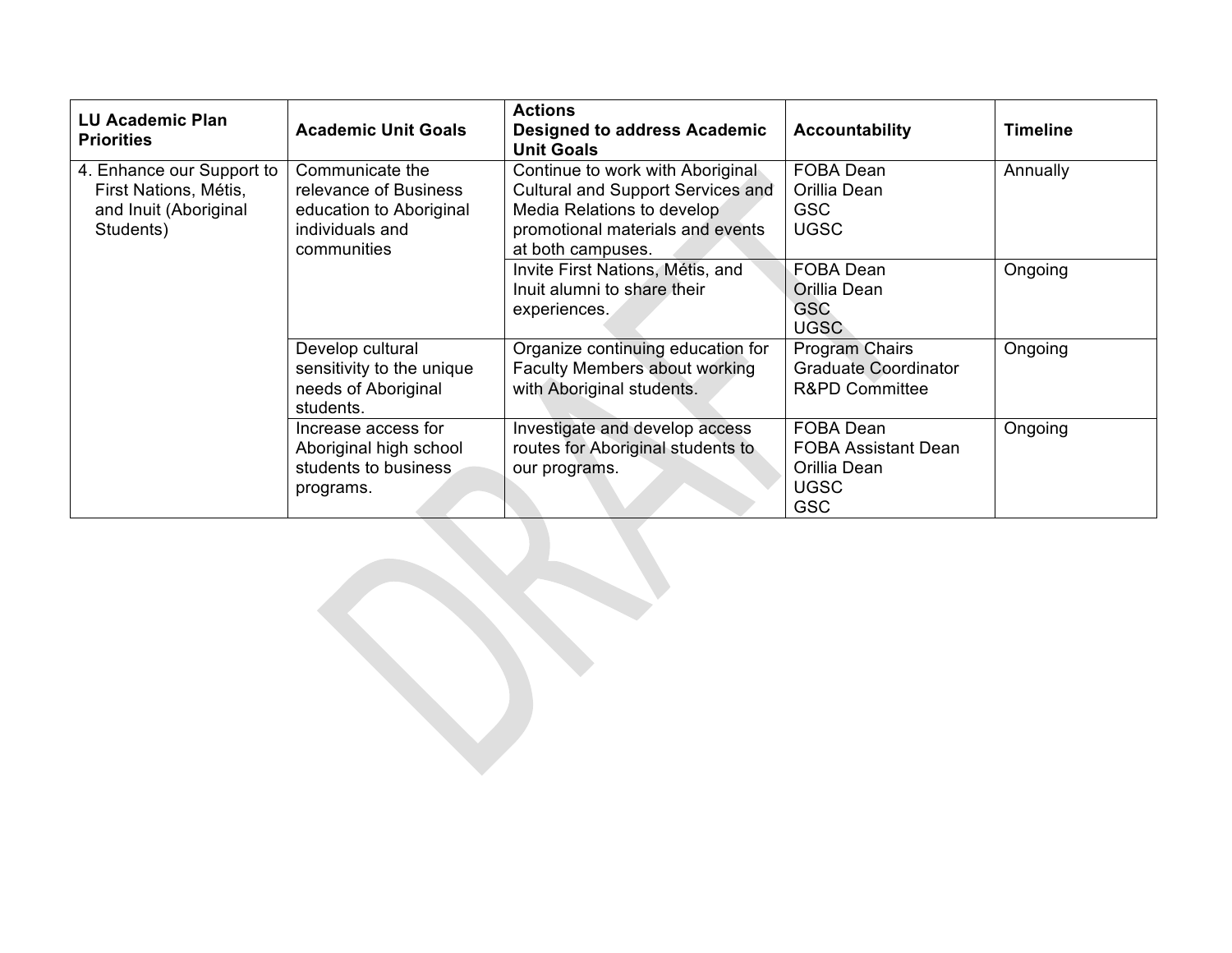| <b>LU Academic Plan</b><br><b>Priorities</b> | <b>Academic Unit Goals</b>                                                                                                                                           | <b>Actions</b><br><b>Designed to address Academic</b><br><b>Unit Goals</b>                                                                            | <b>Accountability</b>                              | <b>Timeline</b> |
|----------------------------------------------|----------------------------------------------------------------------------------------------------------------------------------------------------------------------|-------------------------------------------------------------------------------------------------------------------------------------------------------|----------------------------------------------------|-----------------|
| 5. Expand our<br>International Reach.        | Foster international<br>exchange programs in<br>partnership with The                                                                                                 | Support linkages with Canadian<br>and international universities at<br>both campuses.                                                                 | <b>FOBA Dean</b><br>Orillia Dean                   | Ongoing         |
|                                              | Office of International<br>Studies - Undergraduate<br>Programs (Lakehead                                                                                             | Establish an annual information<br>session at each campus regarding<br>opportunities                                                                  | <b>FOBA Dean</b><br>Orillia Dean<br>Program Chairs | September 2013  |
|                                              | University International).                                                                                                                                           | Identify financial supports for FOBA<br>students studying abroad.                                                                                     | FOBA Dean<br>Program Chairs                        | Annually        |
|                                              | Promote programs to<br>international students<br>(in partnership with In<br>The Office of<br>International Studies -<br>Undergraduate Programs<br>and the Faculty of | Continue to use promotional<br>materials to encourage<br>international students to apply to<br>the MSc Mgt and MBA programs.                          | <b>Graduate Studies</b><br>Coordinator             | Annually        |
|                                              |                                                                                                                                                                      | Provide financial assistance to<br>excellent international students at<br>both campuses.                                                              | <b>FOBA Dean</b>                                   | Annually        |
|                                              | <b>Graduate Studies)</b>                                                                                                                                             | Encourage undergraduate<br>international student enrolment<br>through international recruitment<br>and college transfer programs at<br>both campuses. | FOBA Dean<br>Orillia Dean<br>Program Chairs        | Ongoing         |
|                                              | Develop supports for<br>international student to<br>ensure a successful<br>transition to FOBA                                                                        | Examine the feasibility of a summer<br>international studies program in<br>business to attract international<br>students.                             | <b>FOBA Dean</b><br><b>FOBA Assistant Dean</b>     | December 2013   |
|                                              | Develop Faculty<br>competence in working<br>with international<br>students                                                                                           | Organize continuing education for<br>Faculty members regarding the<br>specific learning needs of<br>international students.                           | <b>R&amp;PD Committee</b>                          |                 |